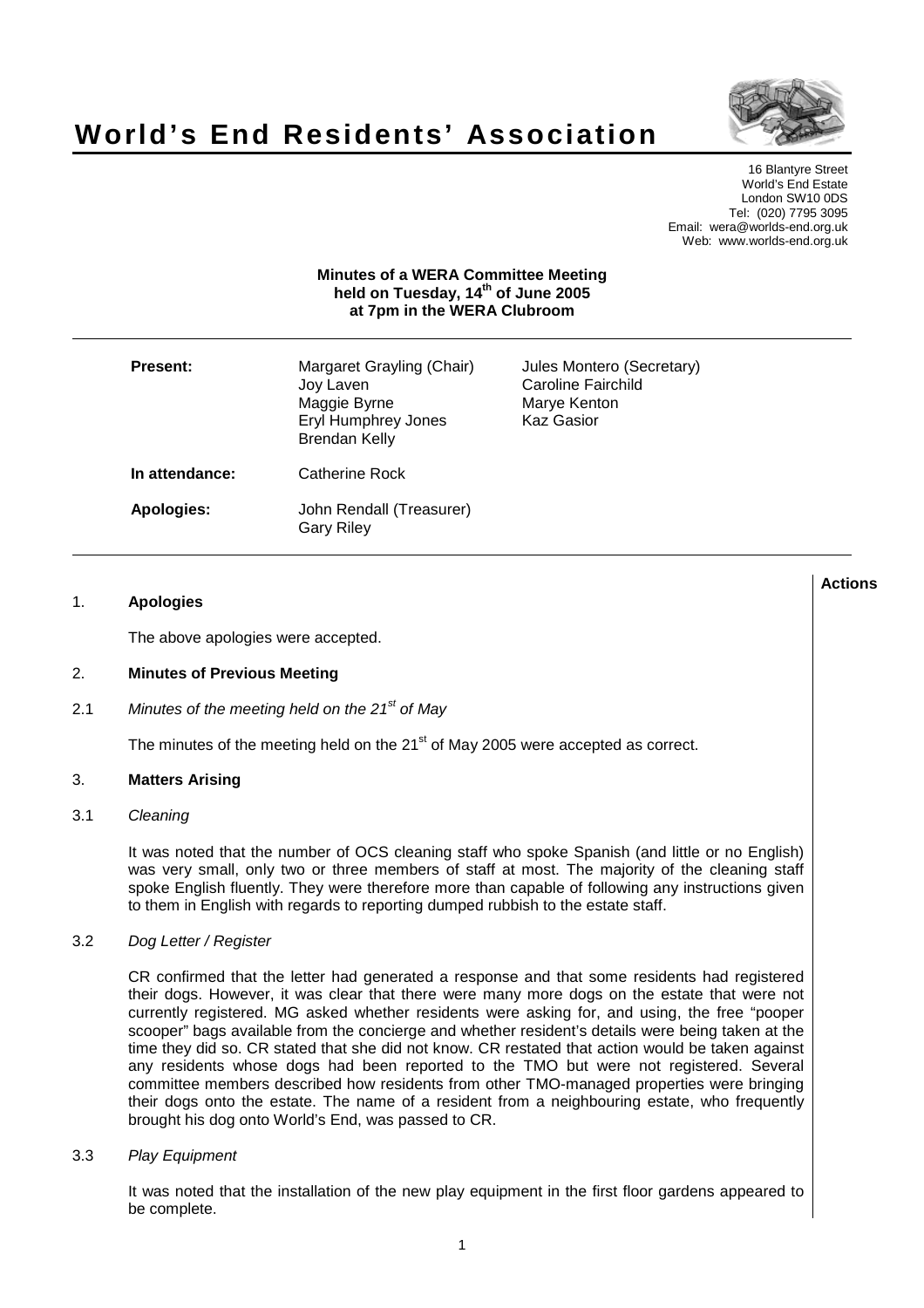## 3.4 WERA Special General Meeting

The printed notices for the meeting had now arrived from Tenant Participation. All present were asked to take and distribute notices in their own (and other) blocks before the following Tuesday. All

## 4. **Estate Manager's Update**

This item was deferred.

#### 5. **Heating**

It was noted that both the heating and hot water had been turned off the previous weekend. Someone had apparently broken into the boiler room and turned off the supply of hot water. JM stated that no one had been paged to attend the incident. The system had been switched back on the following Monday morning.

JM asked everyone to agree that it was time to ask for the central heating to be switched off. Everyone agreed. JM would pass the request on to GR.  $\blacksquare$ 

## 6. **Special General Meeting**

The Special General Meeting was scheduled for Wednesday, 6<sup>th</sup> of June (see above).

#### 7. **Newsletter**

JM stated that he felt the committee should try and complete and distribute the newsletter prior to the Special General Meeting as this would provide it with additional publicity. He asked all those present to contribute and send in their contributions. JM told the meeting that he was currently awaiting contributions from GR and Sgt. Phil Murray. CR said she would send something via GR.

#### 8. **Finances**

MG explained that up until now a significant portion of the running costs of the WERA clubroom and office had been financed by the WEMO grant. Now that the WEMO right-to-manage development had come to a close this money would no longer be available to cover these expenses and WERA would have to do so.

It was noted that WERA's annual grant had been cut from £400/year to just £100/year, that WERA was currently in receipt of approximately £250/year in donations and that the association currently had approx. £600 in its bank account. It was also noted that, whilst the association should be receiving approx. £300/year in membership subscriptions, in practice the amount of money received was far lower (typically less than £50/year).

JM explained that the largest item currently paid for by the WEMO grant was the bill for the phone line in the office, of approximately £380/year. What remained of the WEMO grant would be used to pay for the phone line prior to the organisation's formal winding down, but once that happened WERA would have to take ownership of the phone line and pay for it, or have it disconnected. JM stated that the forthcoming bill (due in July) would be paid for by what remained of the WEMO grant, the subsequent bill (due in October) would most probably have to be paid by WERA. The general consensus was that the phone line should be kept, if at all possible.

Several committee members suggested that the Association needed to carry out some fund raising in order to cover its operating costs. Others suggested approaching Tenant Participation and asking them to attend a meeting at which the Association's finances could be discussed (particularly with regards to the reduction in the association's grant). JM agreed to do so.

#### 9. **Constitution**

JM handed out copies of a draft proposed constitution for WERA. He explained that the draft constitution had been in preparation for some time. It addressed all known issues with the current constitution and also included all of the items from the TMO's model constitution. It was based on a number of different models that had been obtained from other local authorities, the London Rent Tribunal and TPAS.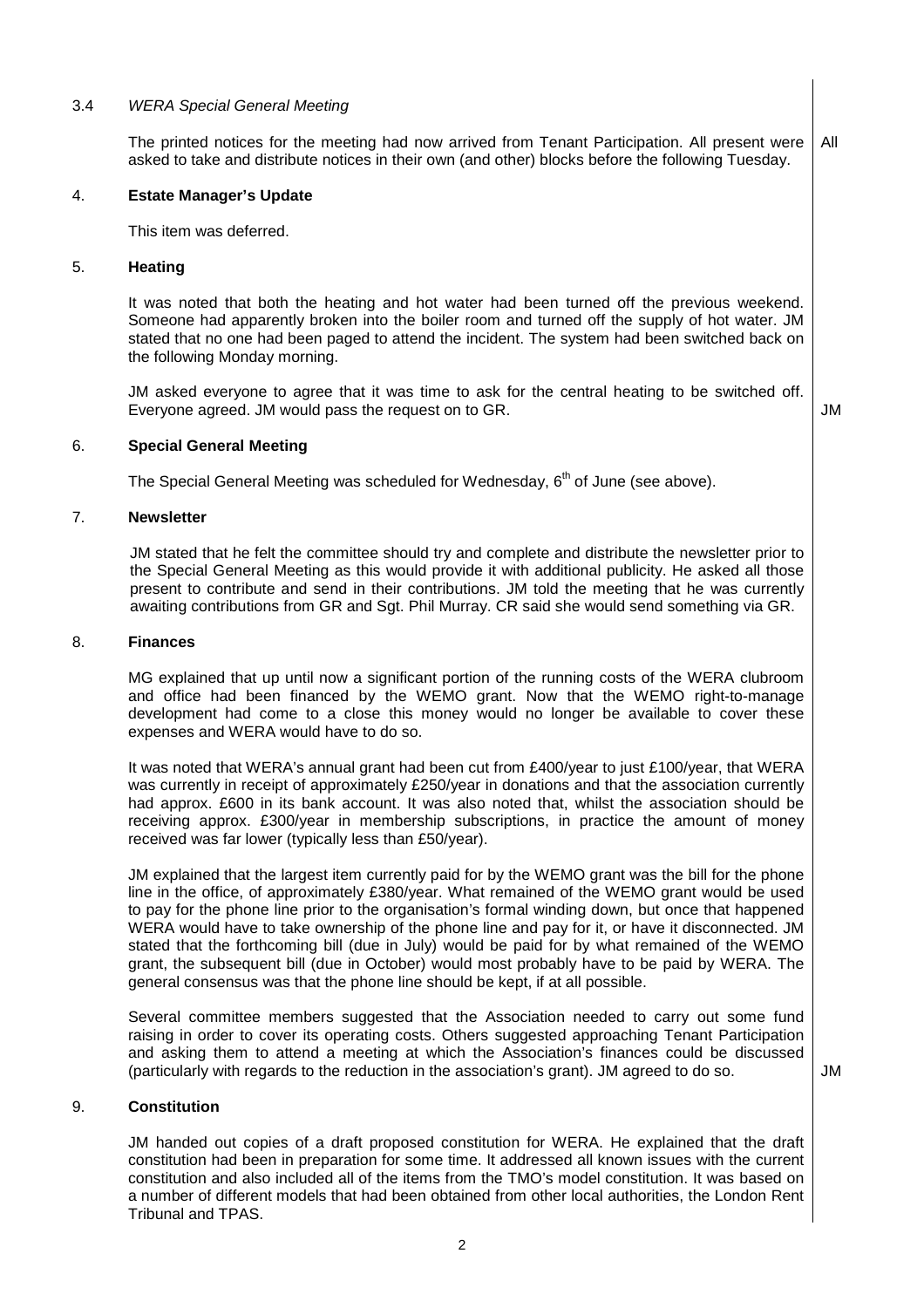JM asked committee members to read the draft constitution and send any comments back to him. All comments, additions and amendments would be taken on board and included if at all possible. All

JM outlined an approximate timetable leading up to the constitution's approval at the next AGM. This called for the committee to first agree and approve the new constitution, and for consultation to then be carried out with both Tenant Participation and residents, prior to the new constitution's presentation and approval at the AGM.

# 10. **Meetings Attended**

#### 10.1 Chelsea Sector Police Meeting

EHJ had attended. Minutes were available from the reading tray. EHJ mentioned that the meeting had focused on issues arising from the new licensing laws, although the dog problem on the estate had also been touched upon.

#### 10.2 Cremorne Ward/World's End Community Panel Meeting

MG explained that a small group of residents had met with the Police/PCSOs at St. John's church to discuss the problems of the estate and possible solutions. The key issues that had been identified were dogs, rubbish dumping and anti-social behaviour.

#### 10.3 Lift Works Site Meeting

MK said she had attended the meeting. Minutes would be available from the reading tray. MK stated that it was expected to be the last meeting as the works were to be completed by the end of July. It was noted that the second lift in Blantyre Tower was to be tested the following week. It was then expected to be put into service. A one-year guarantee would apply to all the new lifts.

## 10.4 Leaseholder Conference

A number of committee members had attended the Leaseholder Conference held by the TMO at Chelsea Old Town Hall. Some problems with regards to invoicing had been discussed. The TMO had presented a new format invoice that the TMO hoped would address many of these problems. A question and answer session had also been held. Most felt that this had been far too heavily orchestrated, that too much time was spent answering the questions of leaseholders who had not even attended the conference and that, as a result, it was far less useful than it could have been.

## 10.5 World's End ARB

MG and JM had attended the ARB. Alasdair Manson had been asked to look at the possibility of the ARB funding additional refurbishment works in the ground floor lift lobbies (as the works currently being planned as part of the communal redecoration works were felt to be insufficient). He had agreed to do so. All outstanding items from the ARB (notice boards, the Blantyre centre, benches, bins) had also been discussed. AM had proposed funding the "conversion" of the security guard post outside the residents' car park in Edith Yard into a "low-level planter". Terry Guppie had suggested the installation of additional fencing around the flowerbeds in the garden behind Blantyre Tower. EHJ confirmed that this had already been installed.

## 11. **Upcoming Meetings**

## 11.1 TMO Fun Day

It was noted that this was scheduled to take place on Saturday,  $9<sup>th</sup>$  of July in Holland Park.

# 11.2 Ashburnham Primary School Summer Fair

It was noted that this was also scheduled to take place on Saturday,  $9<sup>th</sup>$  of July.

## 11.3 "State of the Borough"

A meeting/conference/presentation on the "state of the borough" was scheduled to take place on the  $22^{nd}$  of June, at 8pm in the Town Hall. Residents Associations had been invited to attend.